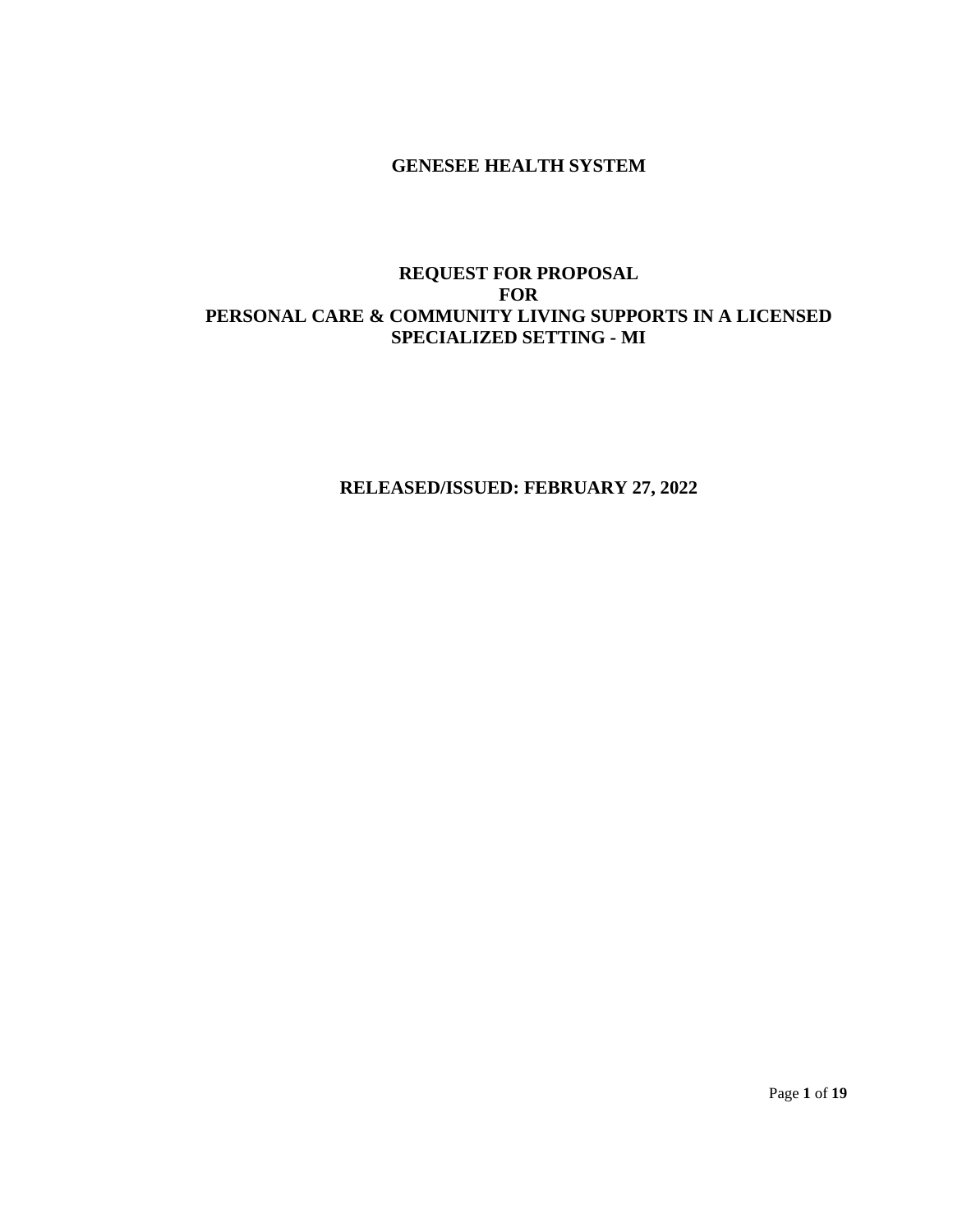# **TABLE OF CONTENTS**

- I. PURPOSE AND SPECIFICATIONS
- II. OFFEROR CRITERIA AND RESPONSE REQUIREMENTS
- III. RFP OFFEROR COVER SHEET
- IV. TIMELINE REQUIREMENTS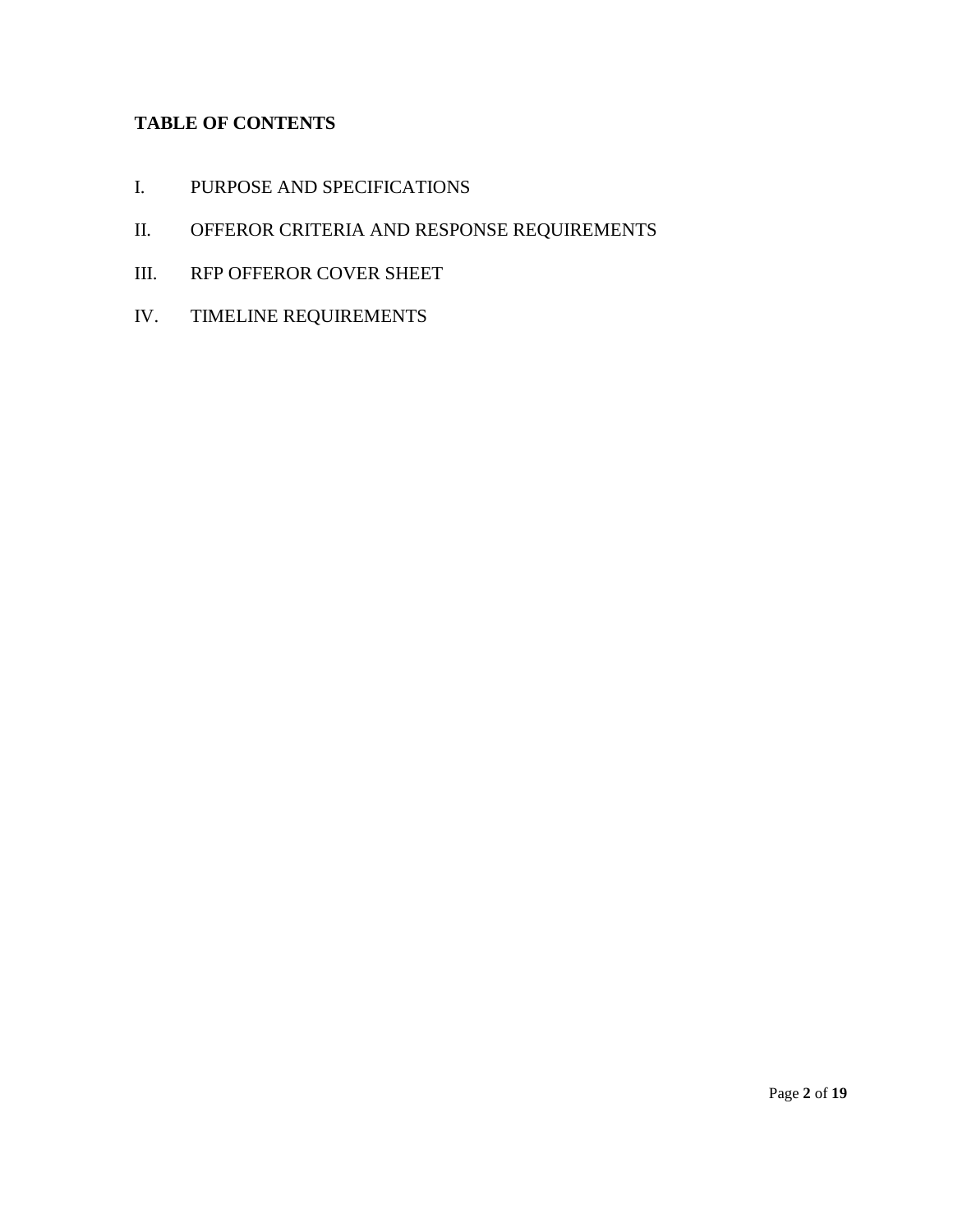## **I. PURPOSE AND SPECIFICATIONS**

Genesee Health System (hereinafter referred to as the "Board") is seeking sealed proposals from interested and qualified parties experienced in providing **PERSONAL CARE and COMMUNITY LIVING SUPPORTS IN A LICENSED SPECIALIZED SETTING – MI**. These services will be provided to clients residing in Genesee County at locations as requested by the client/Board.

Proposals must be clear, concise, typewritten, and must be signed in ink by the official authorized to bind the submitter to its provisions. The contents of this Request for Proposal (RFP) will become incorporated within any contract signed by the Board and the provider of service. Do not retype this RFP, instead, respond on a separate page and cite the section number for each response. All areas of the proposal must be addressed in the same sequence cited in the RFP instructions in order that proper consideration is given to the proposal. Proposals submitted without information or incomplete content will result in the proposal being removed from consideration. The Offeror must complete an **Offeror Cover Sheet** and attach to the proposal.

To ensure that each potential Offeror has a complete understanding of the scope of this project, a pre-proposal conference will be held on **March 3rd, @ 3:30 P.M.** The meeting will be held virtually utilizing Microsoft Teams. The structure of the RFP will be reviewed at this time. Potential Offerors must email their interest in attending the PreBidder's Conference by emailin[g RFPreplies@genhs.org](mailto:RFPreplies@genhs.org) requesting a link to the session. The information and documents provided during the pre-proposal conference are intended to become an integral part of the RFP. Questions about the RFP will only be addressed at the conference or written questions submitted in advance of the conference to [RFPreplies@genhs.org](mailto:RFPreplies@genhs.org) . Questions from the pre-proposal conference will be responded to in writing and made available to all interested parties via posting on the Board's web page [www.genhs.org](http://www.genhs.org/) under the RFP Opportunities link.

Any change to this RFP subsequent to its release will be confirmed in writing by the Board. **One (1) original submitted by EMAIL to [RFPreplies@genhs.org](mailto:RFPreplies@genhs.org)**. **Proposals will be accepted until March 21, 2022 at 2:30 P.M**. **Proposals must be received by this date and time in order for the proposal to be considered**. If submitting a hardcopy and/or a flash drive please note on the outside of the envelope:

## **CONFIDENTIAL PC & CLS IN LICENSED RESIDENTIAL SETTING – MI RFP MATERIALS ENCLOSED DO NOT OPEN BEFORE MARCH 21 @ 3:00 P.M. ET [INSERT YOUR COMPANY NAME]**

Proposals may be mailed or hand delivered to the following address:

**Genesee Health System Attn: Contract Management 420 W. Fifth Ave., 2nd Floor Annex Flint, MI 48503**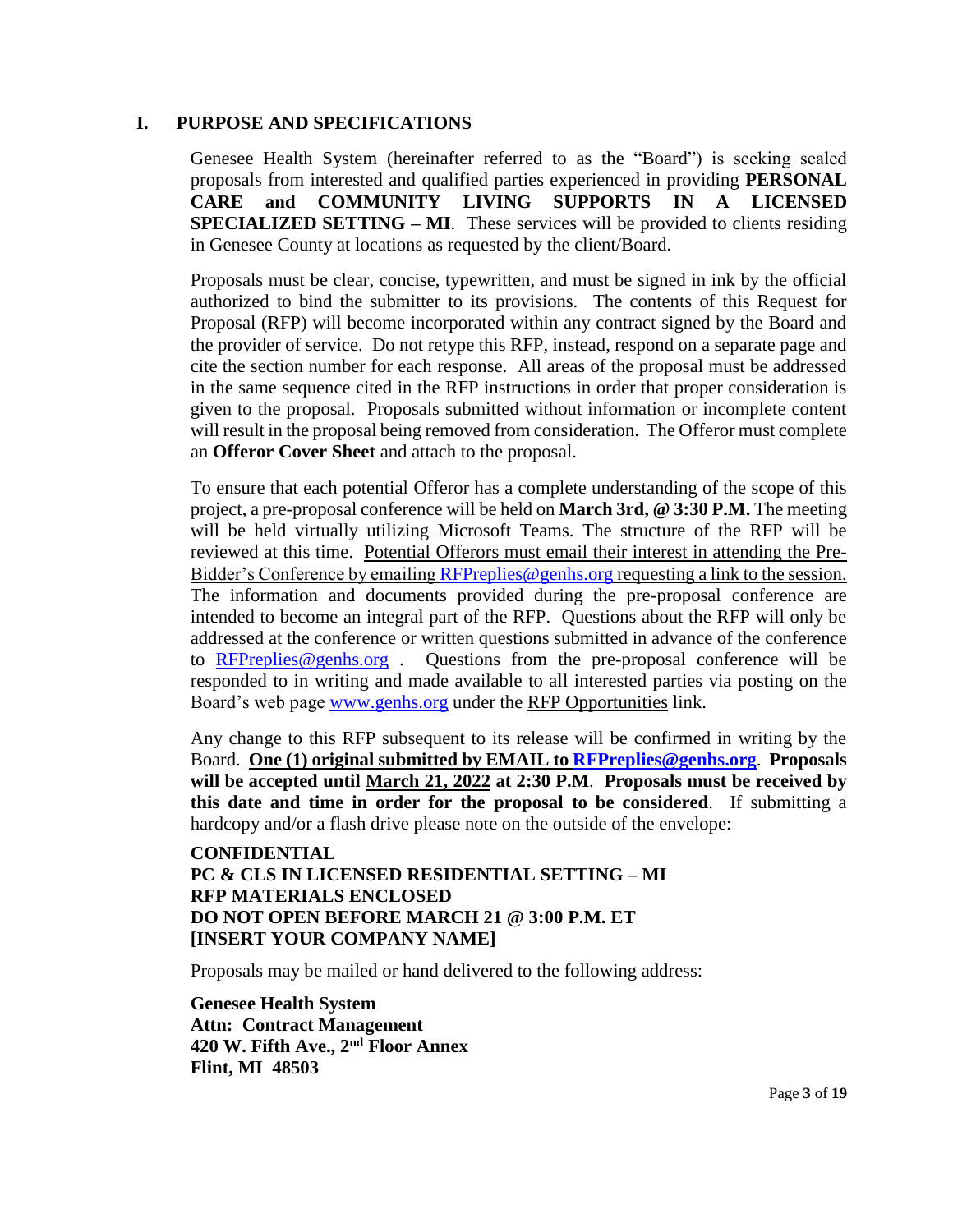Proposals will be publicly opened **on March 21, 2022, at 3:00 P.M.** at 420 W Fifth Ave.,  $2^{ND}$  Floor Annex, Flint, MI 48503. The proposal shall cover services beginning on or about **JUNE 1, 2022** or as agreed upon by the Offeror and the Board.

The Board reserves the right to accept or reject any/all proposals received pursuant to this RFP, in whole or in part; and/or to waive any/all irregularities therein; and/or to delete/reduce the units of service; and/or to negotiate proposal terms in any way whatsoever to obtain a proposal as deemed in its best interest. The Board reserves the right to re-solicit/re-advertise as deemed necessary.

# **INTRODUCTION AND OVERVIEW**

The Board received Authority status as of January 1, 2013, effectively becoming a distinct non-profit separate from the County of Genesee. Funding for the service(s) described herein is enabled by a cost reimbursement contract with Region 10 Prepaid Inpatient Health Plan to manage the Concurrent 1915(b)(c) Programs, the Healthy Michigan Plan and relevant I waivers in Genesee County, Michigan and to provide a comprehensive array of specialty mental health services and supports as indicated therein. The Board also operates Genesee Community Health Center, which offers a holistic approach to physical health care for those who may otherwise go without.

The Board intends to enter into a contract with a for-profit or non-profit entity or entities to provide PERSONAL CARE & COMMUNITY LIVING SUPPORTS IN A LICENSED SPECIALIZED SETTING. It is expected that the proposal to provide these services will be in compliance with all applicable State and Federal standards and guidelines.

The Board has chosen to meet the challenge of managed care by managing its mental health care service delivery through evaluation and monitoring, and expecting its service providers to be solely responsible for managing its operations consistent with terms of the accepted contract. Consequently, the Offeror should be aware that providers from whom the Board purchases services are expected to operate in the marketplace and be able to effectively meet the requirements for establishing and maintaining a contractual relationship with the Board. This RFP establishes criteria and requirements that have been designed to cover important aspects of the services to be provided.

## **COST LIABILITY**

The Board assumes no responsibility or liability for costs by the Offeror, or any Offeror prior to the execution of a contract between the organization and the Board.

# **OFFEROR RESPONSIBILITIES**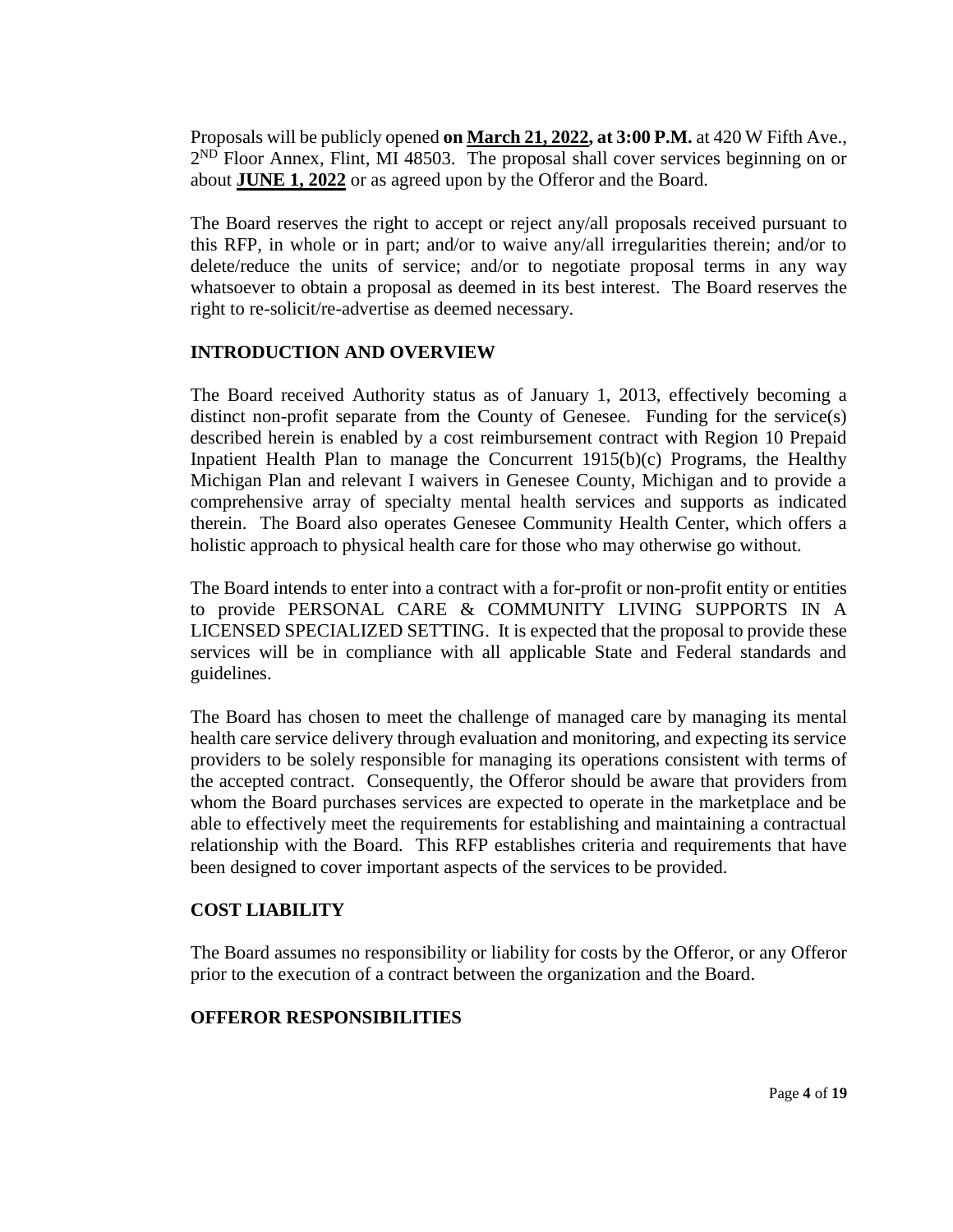All inquiries concerning the content of the RFP shall be submitted to the address cited on page three of the RFP.

It is the responsibility of the Offeror to understand all details of the RFP. The Offeror, by submitting a response indicates a full understanding of all details and specifications of the RFP. Offerors are expected to present narrative statements/summaries in a clear, concise and organized manner for review.

The Offeror is solely responsible for delivery of **One (1) original submitted by EMAIL to [RFPreplies@genhs.org,](mailto:RFPreplies@genhs.org)** or to the specified address, on or before the date and time specified on page three of the RFP. The Contract Management Office will be the single point of contact throughout the RFP process.

# **RFPs submitted after the deadline will not be considered and will be discarded.**

All RFPs submitted by the deadline will become the property of the Board.

# **OTHER MATERIALS**

Offerors may attach other materials believed to be relevant to illustrating the Offeror's ability to successfully provide these services.

# **AWARD OF CONTRACT**

It is the intent of the Board to enter into a contract with provider(s) that will emphasize administrative efficiencies, and possess the capacity, infrastructure and organizational competence to provide the requirements under this proposal.

Award recommendations are contingent upon an initial evaluation of the Offeror's qualifications to determine if the Offeror is a quality provider.

There are three types of evaluation that **may be used** to determine if an Offeror meets quality standards. The first is an evaluation of the written response to the RFP. The second involves interviewing Offeror's staff and/or regulators. The third involves interviews with Offeror's customers and/or clients. The latter may involve interviews with a random sampling of the Offeror's current and previous customers. "Customers" include direct recipients of service, recipients' representatives (e.g., parents, guardians, family members, etc.), and payers.

In addition to access to customers, the evaluation process must be assured of unimpeded access to employees (current and former), regulators, and other stakeholders of the Offeror. Requests for additional information, to assist the evaluators, may be submitted to the prospective Offeror in order to facilitate sampling satisfaction.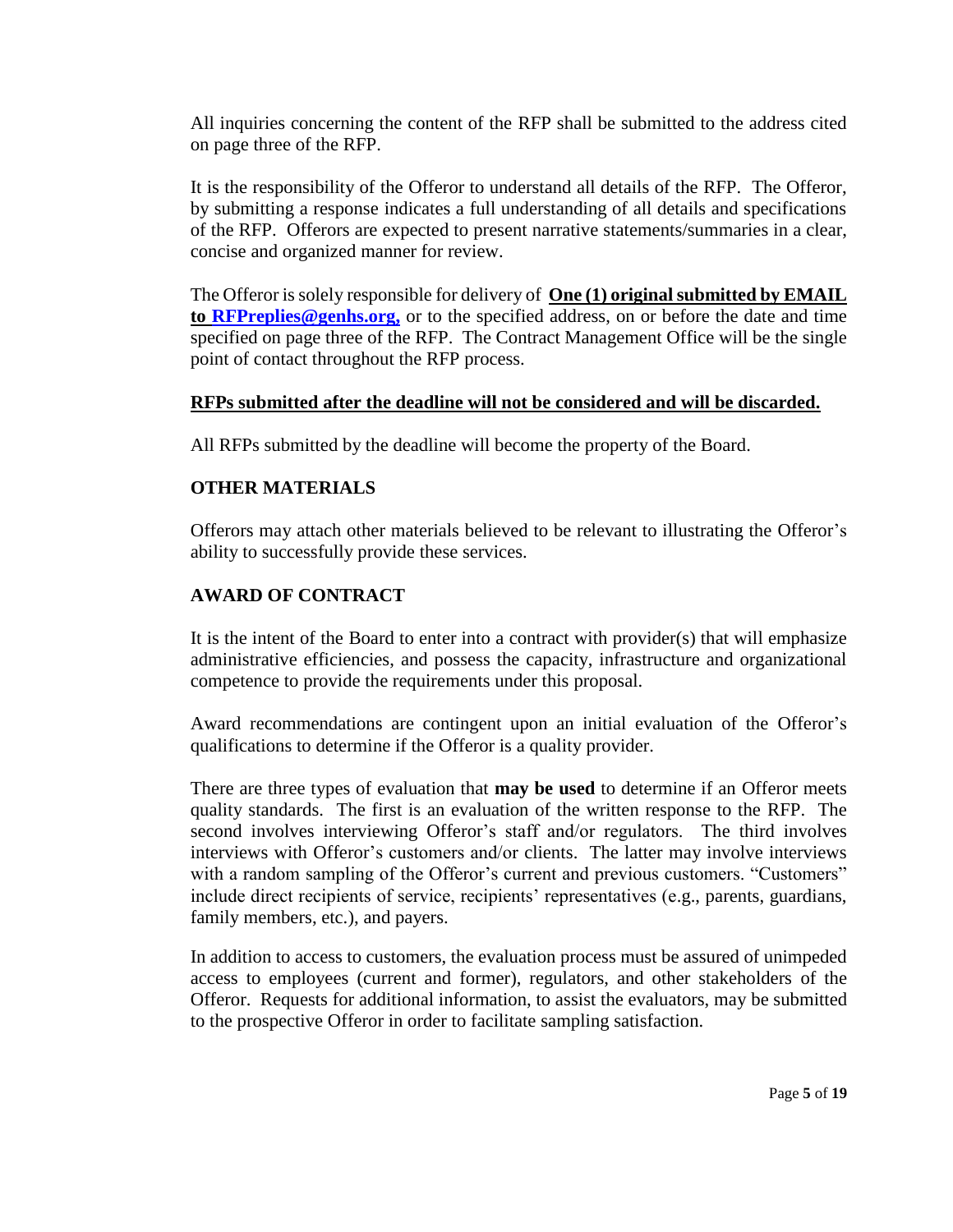Offerors who are awarded contracts shall not assign or delegate any of their duties or obligations under the contract to any other party without written permission of the Board. Specific requests for information to assist the Board's evaluators will be submitted to the Offeror as needed.

#### **DISCLOSURE**

All information in an Offeror's proposal is subject under the provisions of Public Act No. 442 of 1976 known as the Freedom of Information Act.

## **CONFLICT OF INTEREST**

Offerors awarded a contract will affirm that no principal, representative, agent, or other acting on behalf of or legally capable of acting on the behalf of the Offeror, is currently an employee of the Board; nor will any such person connected to the Offeror currently be using or privy to any information regarding the Board which may constitute a conflict of interest.

At the time of the proposal, all Offerors shall disclose any known direct or indirect financial interests (including but not limited to ownership, investment interests, or any other form of remuneration) that may be present between the Offeror or its potential subcontractors, and Board personnel. This disclosure shall be made to the Boards' VP of Administrative Services who will forward the information to the CEO.

As part of the proposal, include a list of any known potential subcontractors, including the portion of work being contracted out to other licensed contractors. This listing of potential subcontractors shall be limited to the name of the company, name of the company's owner(s), and business address. If any other subcontractor is selected after a contract is awarded, the successful Offeror shall provide the Board with the name of the company, its owner(s), and address. This requirement is not intended to apply to minimal relationships such as the purchase of a small dollar amount of supplies to complete a project.

## **RELATIONSHIP OF THE PARTIES (INDEPENDENT CONTRACTOR)**

The relationship between the Board and any Offerors successful in obtaining a contract is that of client and independent contractor. No agent, employee, or servant of the contractor shall be deemed to be an employee, agent, or servant of the Board for any reason. The independent contractor will be solely and entirely responsible for its acts and the acts of its agents, employees, and servants during the performance of a contract resulting from the RFP.

## **NO WAIVER OF DEFAULT**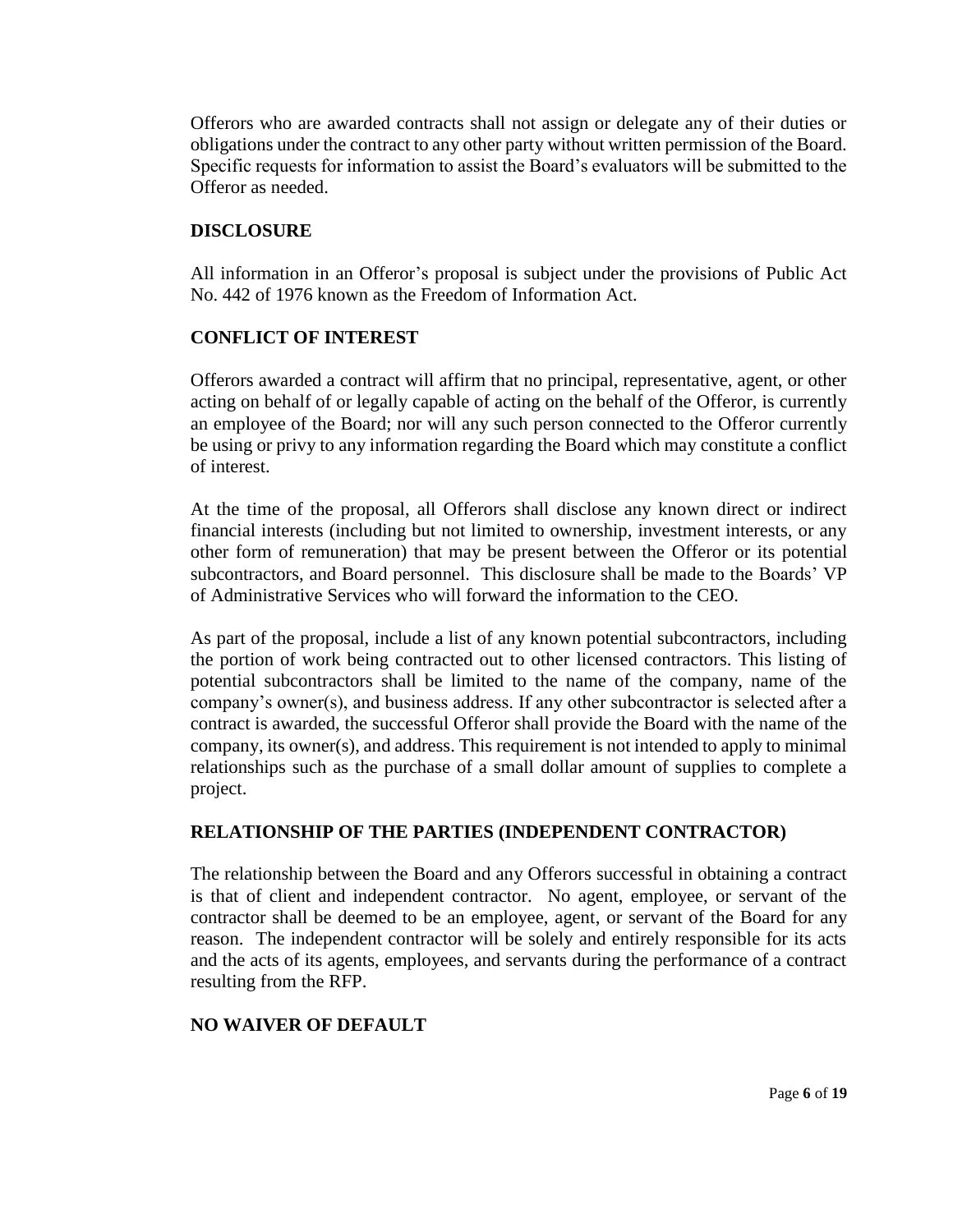The failure of the Board to insist upon strict adherence to any term of a contract resulting from this RFP shall not be considered a waiver or deprive the Board of the right thereafter to insist upon strict adherence to that term, or any other term, of the contract.

## **DISCLAIMER**

All the information contained within this RFP reflects the best and most accurate information available to the Board at the time of the RFP preparation. No inaccuracies in such information shall constitute a basis for legal recovery of damages, either real or punitive. If it becomes necessary to revise any part of this RFP, a supplement will be issued to all potential Offerors who obtained the original RFP.

## **REFERRAL PROCESS**

Information related to the population to be served will be discussed at the pre-proposal conference. Authorizations for service will be made by the Board's Utilization Management Department in the format designated by the Board. Providers must agree to accept and serve all clients referred and authorized by the Board under the contract as described in the following service description.

# **SERVICE DESCRIPTION**

The following services will be provided under a contract(s) with the Board:

The contract to be awarded through this RFP is for one (1) six-bed residential facility to serve persons with a severe mental illness concomitant with moderate behaviors.

The profile/characteristics of a typical client/resident for inclusion within this specific group home setting are as follows:

- Mental Illness diagnosis
- Residents may include adult males, females or both, in this home population
- Moderate behavioral issues. Typical Moderate Behaviors may include some

or all of the following with varying frequencies and intensity levels, but may occur daily for extended periods of time:

- o Verbally aggressive toward staff of other residents.
- o Verbally combative toward staff or other residents.
- o Refusal to attend scheduled activities.
- o Unwilling to do any or all of the following: get up in the morning; eat; bathe; follow house guidelines; or attend/participate in scheduled activities.
- o Physical aggression displayed toward staff and other residents of the home.
- o Physical aggression toward self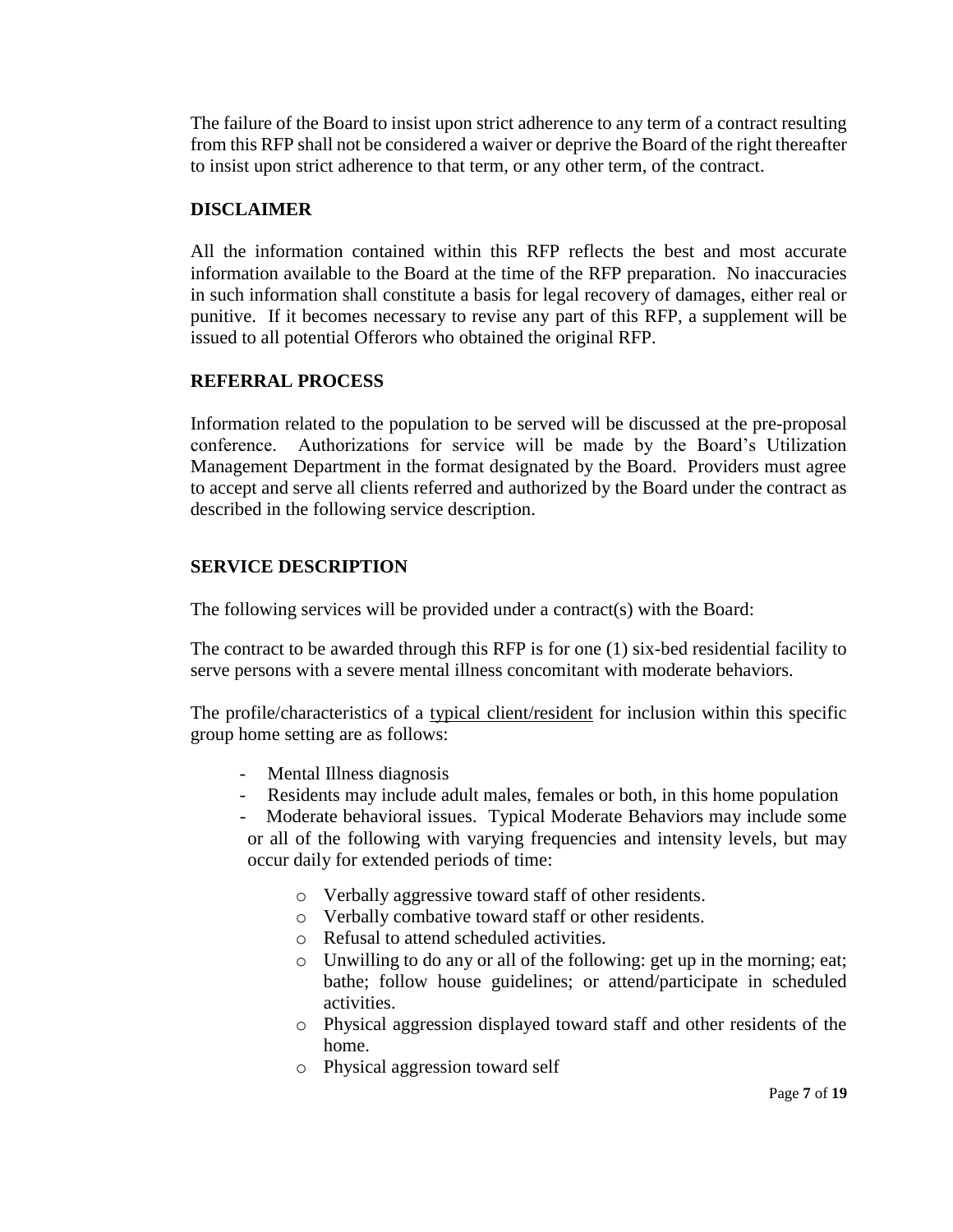- o Refusal to take medications as prescribed
- o Occasional elopement
- o May experience multiple medication changes over their life history in this home.
- o With any medication changes, resident may experience temporary levels of mental regression and/or an increase in new or past behaviors presenting.
- o Property destruction, on occasion.

Need for trained experienced staff to provider Behavioral Modification intervention.

- Home provides structured, meaningful activities.
- Group home staff demonstrate competency in behavioral approaches.
- Client may be stepped down from high risk intensive behavioral settings or state hospitalizations.
- Client may have had several or frequent specialized placements.

In addition, services must be provided as per the then current Medicaid Manual:

## Community Living Supports and Personal Care in a Licensed Setting Description

Community Living Supports (CLS) facilitate an individual's independence and promote integration in the community. The supports can be provided in the individual's residence (licensed facility, family home, own home or apartment) and in community settings.

The supports are:

- Reminding, observing, guiding or training the beneficiary with:
	- o Meal preparation;
	- o Laundry;
	- o Routine household care and maintenance;
	- o Activities of daily living, such as bathing, dressing, personal hygiene; and
	- o Shopping.
- Assistance, support and/or training the beneficiary with:
	- o Money Management;
	- o Reminding, observing, and/or monitoring of medications;
	- o Non-medical care (not requiring nurse or physician intervention);
	- o Socialization and relations building;
	- o Transportation\*;
	- o Leisure choice and participation in regular community activities; and
	- o Attendance at medical appointments.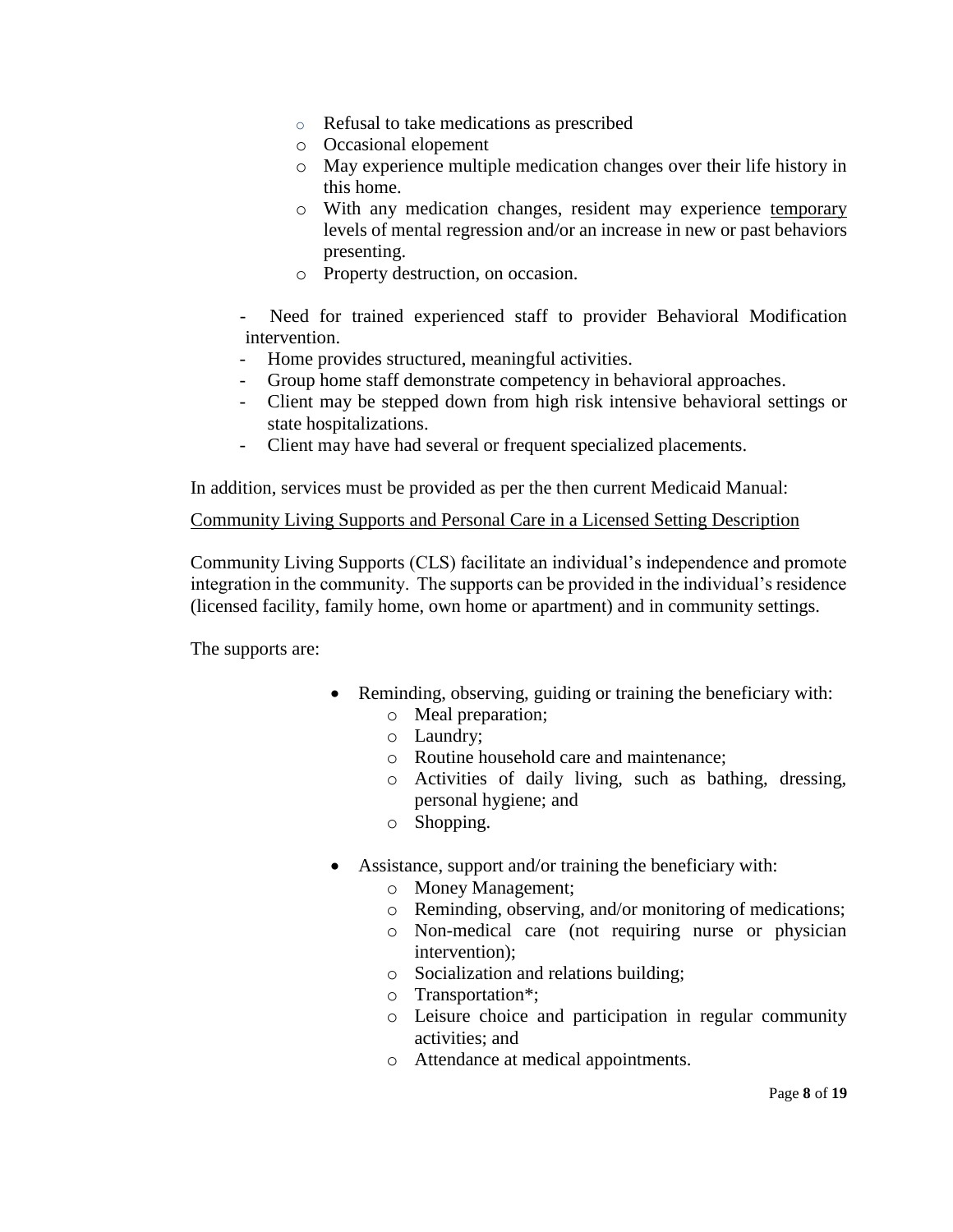\*Transportation to medical appointments is covered by Medicaid through MDHHS or the Medicaid Health Plan.

Personal Care in Licensed Specialized Residential Setting refers to services provided in accordance with an individual plan of service to assist a beneficiary in performing his/her own personal daily activities. Services may be provided only in a licensed foster care setting with a specialized residential program certified by LARA.

Personal Care services are covered when authorized by a physician or other health care professional, in accordance with an individual plan of service, and rendered by a qualified person. Supervision of personal care services must be provided by a health care professional who meets the qualifications contained in Medicaid Provider Manual, Behavioral Health & Intellectual & Developmental Disabilities Supports & Services (BHIDDSS), Section 11.

Personal Care services include assisting the individual to perform the following:

- Assistance with food preparation, clothing and laundry, and housekeeping beyond the level required by facility licensure (e.g. individual requires special dietary needs such as pureed foods);
- Eating/Feeding:
- Toileting;
- Bathing;
- Grooming;
- Dressing;
- Transferring (between bed, chair, wheelchair, and /or stretcher);
- Ambulation: and
- Assistance with self-administered medications.

The services to be provided to each person are determined through their respective person/family centered planning processes. The residents of the home will require integration of complex medical, personal, and psychiatric care to maintain their community tenure in the least restrictive setting. Due to their psychiatric disorders, the residents of this home will vary in terms of their socialization skills or the stage of their recovery process, as it relates to their psychiatric condition. They will require integration into the community to effectively realize their personal goals, and to optimize their potential for full community membership. This will mean supporting them to establish a wide range of associations and relationships, participation in community events/activities, and living in a real home.

Services are to be provided and documented by trained direct-care staff who support clients in meeting their needs as outlined in their individual plans of services. See Medicaid Provider Manual, BHIDDSS, Section 11 and Provider Relations Manual.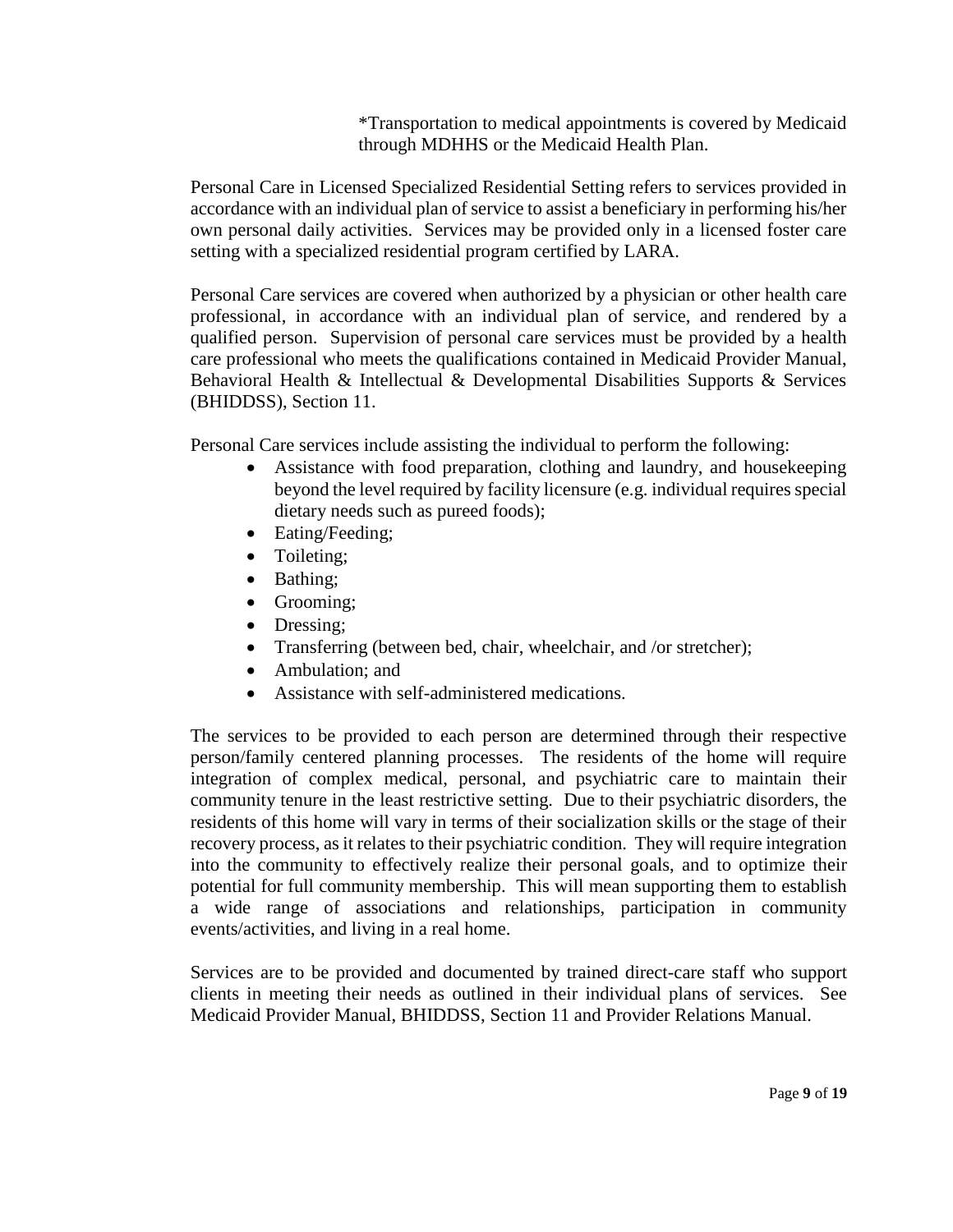## GHS' Responsibilities to this Home/Treatment Facility:

- 1. GHS will maintain ongoing communication regarding the status of each resident. GHS clinical staff will provide regular visits to meet with Home Management and staff to discuss resident's treatment and other important data on each resident.
- 2. GHS will provide formal documentation sheets which will be necessary to track data on residents.
- 3. GHS will provide clinically appropriate plans for treatment for each resident.
- 4. GHS will provide initial training on all treatment plans and update training when treatment plans change.
- 5. Discharge will not occur without full clinical team involvement.
- 6. All residents will be assigned to GHS MI case management. (Continuity of care and coordination with consultative services and psychiatrist, as required.)

GHS shall be the official holder of the client's record. The typical length of stay per client is 365 days per year for residential services.

This RFP is for personal care & community living supports in licensed specialized residential settings. All remaining services needed by the clients, such as case management, nursing, dietary, psychological, physical therapy, occupational therapy, speech therapy, psychiatric or behavioral services will be provided by GHS, directly or indirectly, outside of this contract. GHS may directly or indirectly provide skill building, prevocational services, or supported employment outside the scope of this contract.

## POPULATION TO BE SERVED

The Board seeks to establish these services primarily for adults, with a severe mental illness, concomitant with moderate behaviors. This will mean supporting them to establish a wide range of associations and relationships, participation in community events/activities, and living in a real home.

Clients with a severe mental illness may have symptoms or behavioral challenges that result in difficulty with interpersonal relationships, communicating their needs and/or moderate challenging behavior. The individuals will utilize behavioral services. The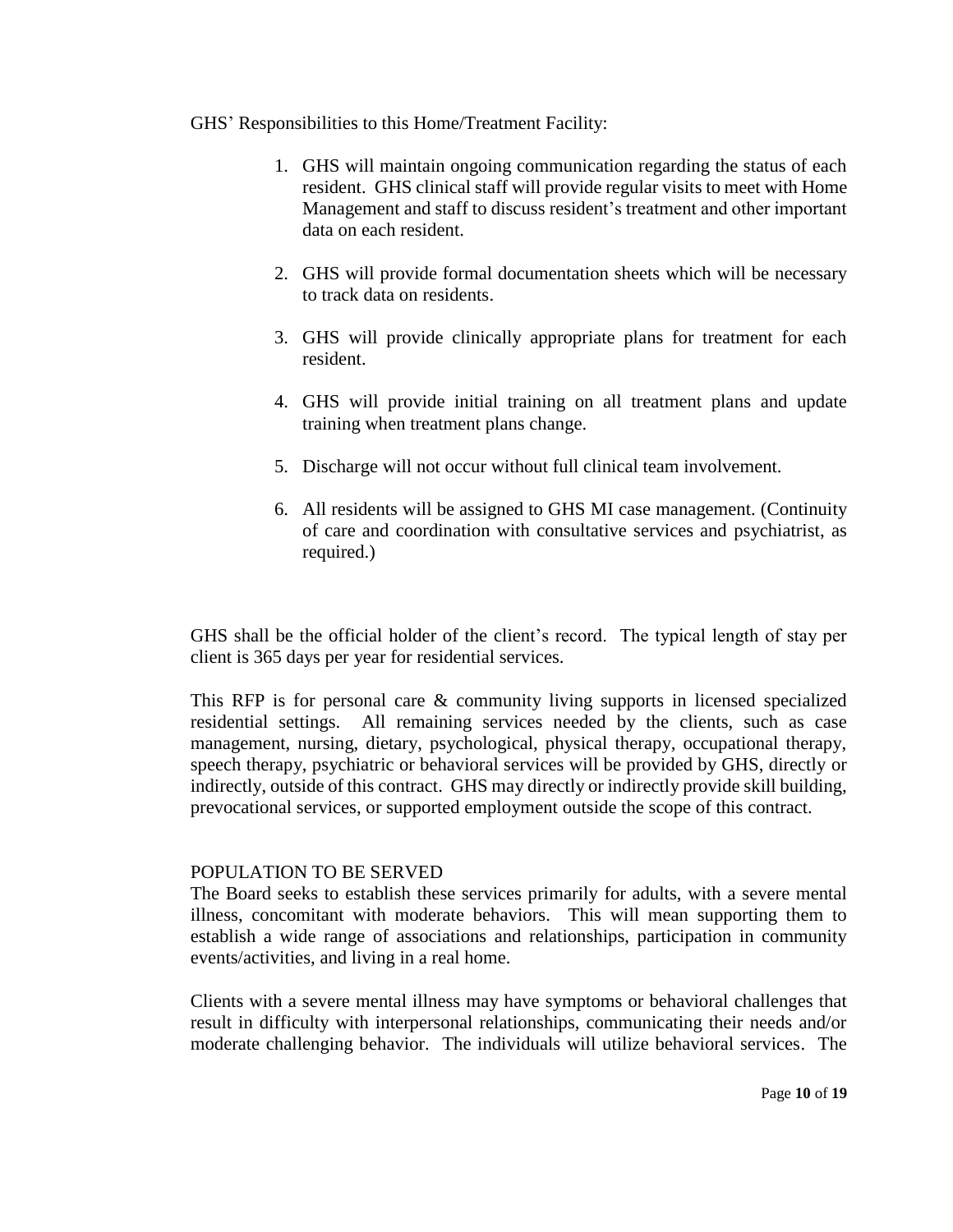individuals to be served may also have varying amounts of medical conditions/issues that pose ongoing health challenges.

## GENERAL-OPERATIONAL COST PARAMETERS

Revenue sources such as SSI, SSA, income and/or other assets received by the involved client are to be used for the cost of room and board. The Provider will be responsible to collect all cost of care, Medicaid spend down amounts, which will be deducted from the Provider's payment.

The Provider will be responsible to keep all benefits current (i.e. SSI, food stamps, Medicaid, etc.).

All placements will need to be authorized prior to moving into the house. This contract will be a post-paid contract based on actual days of service for each individual residing in the home.

## HOME LEASE/LOCATION

The monthly property lease, prorated insurance and prorated taxes for the home are paid directly by GHS. The provider will see a direct deduction from the monthly payment that reflects the lease of the home. The residential provider is not the lessor or lessee of the property and occupies at the will of GHS.

The group home physical address is: **8358 Neff Road, Mt. Morris, MI 48458.** The selected provider will be required to arrange, coordinate and obtain licensure for this location. This home is one of the State designed homes, and remains in good repair.

# **II. OFFEROR CRITERIA AND RESPONSE REQUIREMENTS**

## *A. Preparation and Formatting Requirements* [Non-Scored]

The Offeror shall be responsible for preparing and submitting an effective, clear, and concise proposal. Proposals must contain the following information:

- 1. Offeror will prepare a comprehensive document incorporating responses to each Section; said responses shall be presented as follows: Font Style "New Times Roman" with Font Size "12 point".
- 2. Offeror shall prepare a Table of Contents.
- 3. Offeror shall respond regarding how they will answer or meet the requirements of each Section, with each section being individually tabbed, corresponding to the Table of Contents.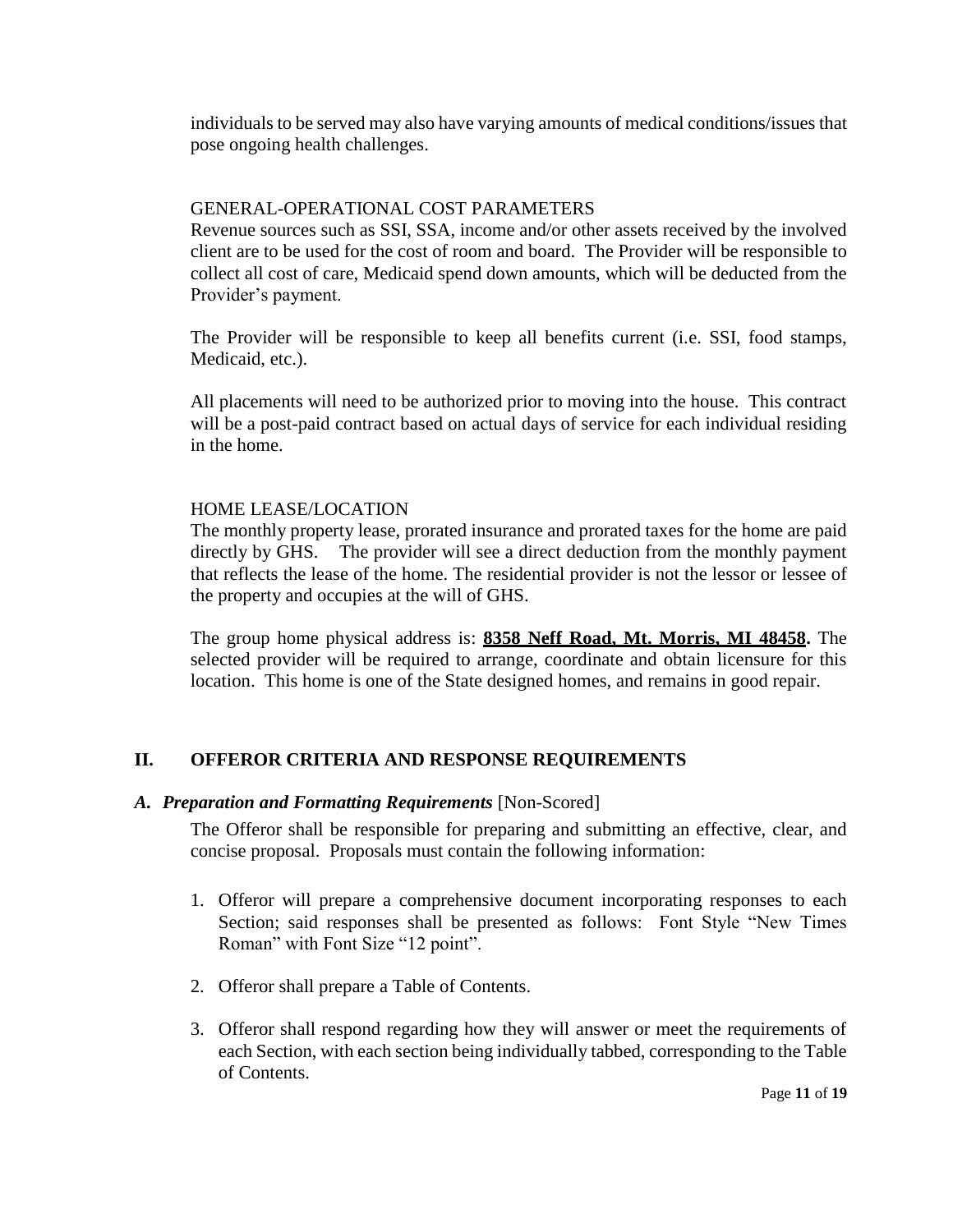#### *B. Service Delivery System and Client Care Management*

The Offeror shall prepare and submit effective, clear, and concise responses to each requested section, question, or element of this RFP. The Board is interested in receiving a clear narrative depiction of the intended group home operations, program services, and any other information the Offeror deems important regarding the overall operations of the home.

- 1. Provider Responsibilities (please list a response to each item/section):
	- a) Provide your intended staffing patterns.
		- i. 1<sup>st</sup> Shift Weekdays
		- ii. 2<sup>nd</sup> Shift Weekdays
		- iii. 3<sup>rd</sup> Shift Weekdays
		- iv. 1<sup>st</sup> Shift Weekends
		- v. 2<sup>nd</sup> Shift Weekends
		- vi. 3<sup>rd</sup> Shift Weekends
	- b) Describe your Group Home Management Structure: Listing positions of in-home management, backup supervision, layers of management and operational support provided by your corporate office, etc..
	- c) Describe additional Corporate Supervision and Oversight. Be sure to list positions, monitoring patterns and/or schedules, etc..
	- d) Describe your training for all of the above listed staff members including any AFC licensing training for re-hired staff.
	- e) Describe/present your proposed in-home structured activity schedule for this home and population.
	- f) Describe/present your proposed outside of the home structured activity schedule for this home and population.
	- g) Describe how your home management and staff will communicate with the resident's primary supports team (i.e. GHS Case Manager, LLP, OT, PT, Dietician, etc.) What methods of communication will be used to convey changes in the resident's life regarding health and/or behavioral concerns, improvement/regression? If applicable, describe the tools available to your staff to track and identify resident issues for discussion. (i.e. behavior sheets, medication records, formal notes, records,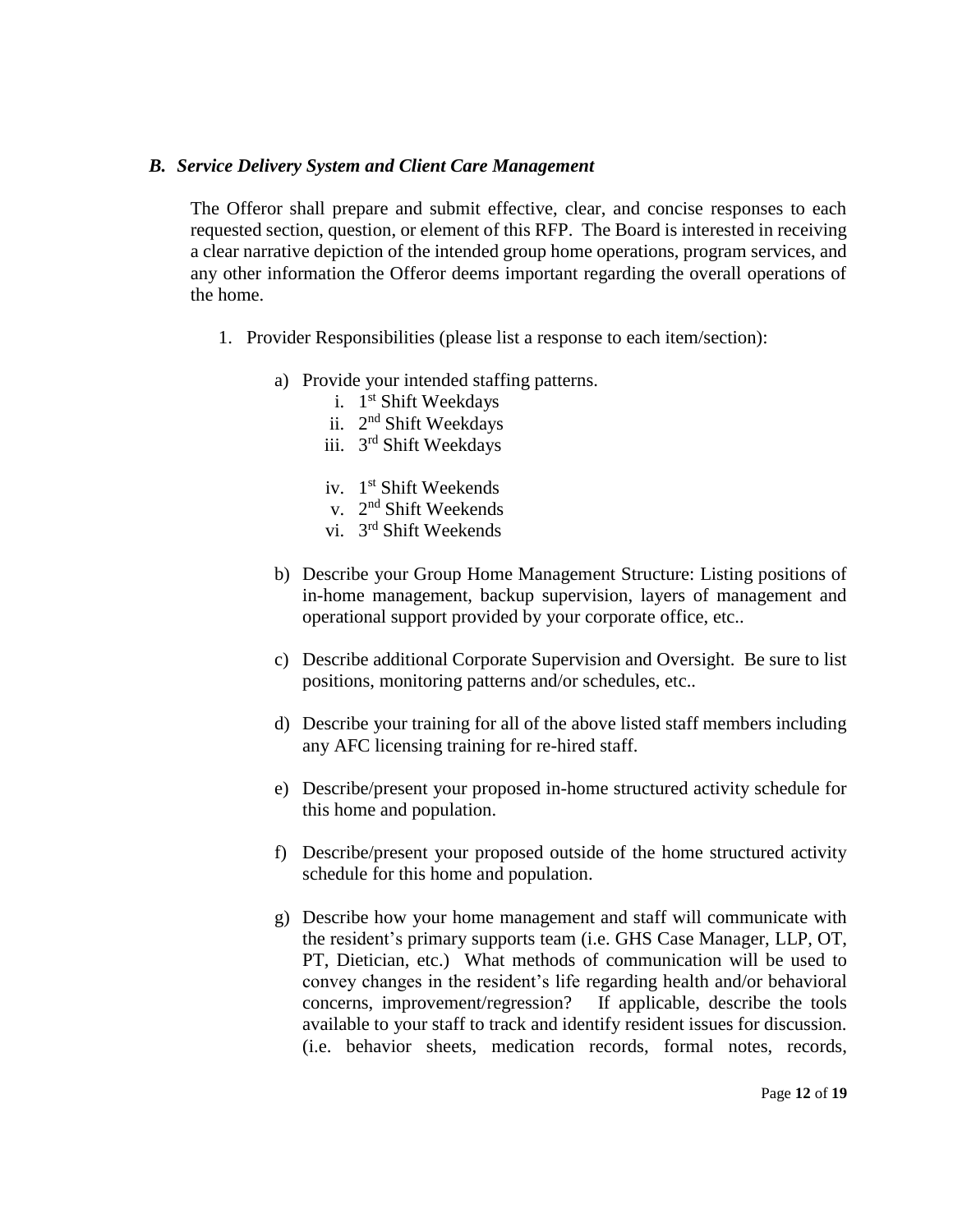documents; daily, weekly, monthly, quarterly notes/reports to communicate the details of the resident's life and needs

- h) Describe anything additional which makes your organization ideally suited to manage and staff this group home opportunity for this specific population.
- i) Describe your organization's procedure for addressing daily structured activities for individuals including community inclusion, socialization activities and individual preferences.
- 2. The offeror shall describe their general approach and background for the provision of the requested services, as follows:
	- a) The offeror shall give examples of the types of clients they serve and describe the support and treatment methods used. Please include your ability and experience in serving persons with developmental disabilities concomitant with moderate behaviors.
	- b) The offeror shall detail what other group homes it operates under contract to any PIHP or CMHSP in the State of Michigan, and detail all AFC Licensing and Office of Recipient Rights citations against each facility over the past one year. The information may be submitted in a separate attachment.
	- c) The offeror shall describe their implementation of Person Centered Planning (PCP) and their on-going commitment to PCP and Self - Determination.
	- e) The offeror shall attach procedures relating to the offeror's Recipient Rights process, staff training on Recipients Rights and the process for monitoring staff's compliance with Chapter 7 (Recipient Rights) of the Michigan Mental Health Code.
	- f) Offeror shall describe client involvement (direct/indirect) with offeror's operations.
	- g) The offeror shall explain their process for maintaining clients' health. Attach procedures relative to the offeror's process for administration of medication (if applicable) and infection control.
	- h) The offeror shall indicate the physical location of their offices and describe how the facility will accommodate individuals with physical handicaps in accordance with the applicable laws such as "The Americans with Disabilities Act."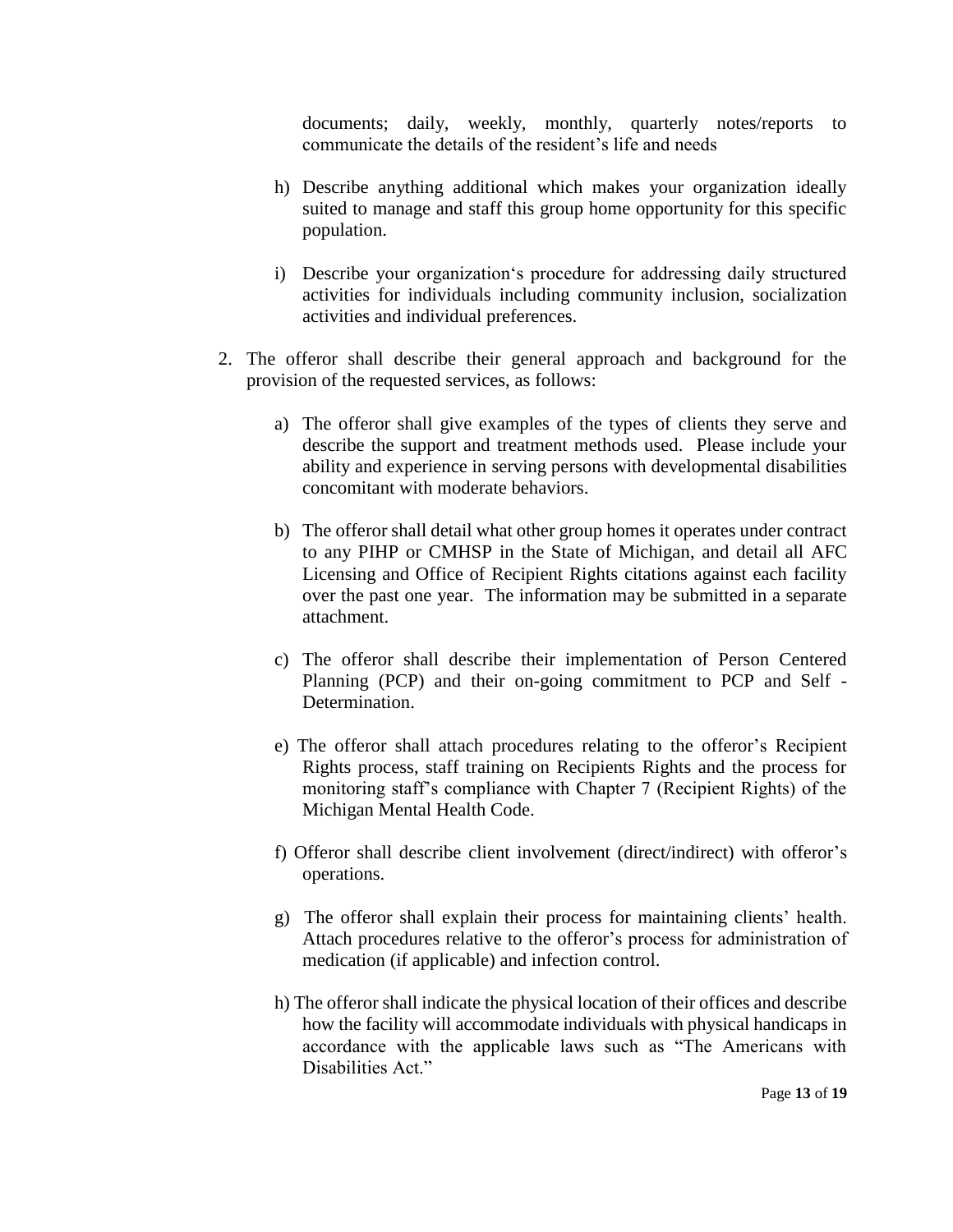- 3. Offeror shall describe its organization's ability to provide the services of Personal Care in a Licensed Specialized Residential Setting/Community Living Support Services:
	- a) In addition to the typical service components to be provided under this RFP, (i.e., Personal Care in Licensed Specialized Residential Setting/Community Living Support Services), what does your company/team bring to the table that would be considered Above and Beyond the Norm or standard traditional service provision (i.e. additional components, modules, features, tools, training, programs, programming, etc.)?
	- b) Describe your organization's ability to coordinate the various components of these services, as follows:
		- i. Describe your ability to assure the health of each client in your care.
		- ii. Describe your ability to assure the safety of each client in your care.
		- iii. Describe how you will address client needs as these relate to their greater community inclusion and membership.
	- c) Describe the organization's staff training process, staff credentials and experience, including identifying any special skills or qualifications you will pursue as related to this RFP, over and above the array of modules/topics generally accepted as constituting the Direct Care Worker Training Curriculum. Be sure to fully detail how your staff is currently trained in basic direct care worker skills, via direct description here or attach your organization's training plan if you provide that training directly.
	- d) Describe your organization's discharge policies and procedures, and how they adhere to generally accepted practices for both AFC Licensing standards and expectations of the mental health/PIHPs around the state.
	- e) GHS currently has contractual services in the form of a Crisis Intervention Recovery Team, combined with an after-hours on-call emergency service (BHR Worldwide). GHS also has contracts with several psychiatric hospitals, both local and throughout the state, and one Crisis Residential Unit. Describe your ability to respond to clients in crisis situations, utilizing both your own direct resources and those of the service array generally described.
- 4. Offeror shall describe Program Evaluation and Performance Indicators:
	- Identify offeror expected outcomes of the services.
	- Identify offeror program evaluation procedures.
	- Identify additional Performance Indicators as identified by the offeror.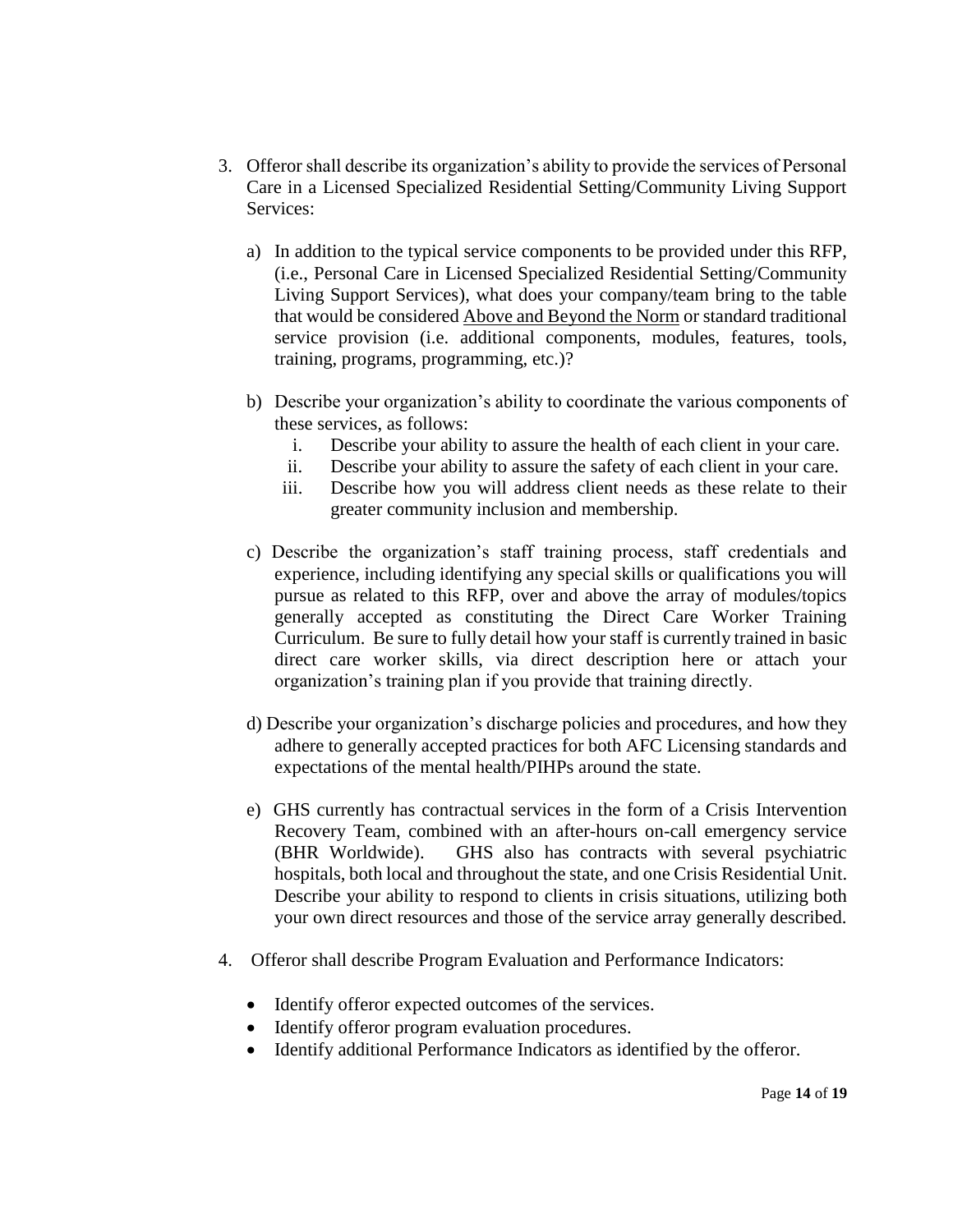- 5. The offeror shall describe their capacity to complete the developmental work necessary to implement the services to be provided in this RFP in a timely manner. Specifically, this refers to activities such as securing a State of Michigan Adult Foster Care license, achieving Certification as a Specialized Mental Health Program, verifying compliance with the State Fire Marshall requirements, hiring staff, training staff, obtaining needed equipment, leasing a vehicle, and so on.
- 6. The offeror shall describe how the organization maintains a group home's physical plant and equipment in safe condition for the provision of service, including food sanitation, housekeeping, repairs, snow removal, routine inspections, fire drills, and related maintenance, in compliance with MIOSHA, and AFC licensing requirements.

# *B. Offeror's Internal Policies and Procedures*

- 1. The offeror shall attach personnel policies and procedures specific to:
	- Credentialing, Privileging, licensing and competency of staff.
	- Training (initial and ongoing).
	- Orientation.
	- Recruitment and selection
	- Performance evaluation
	- Supervision
	- Managing clinical risk, emphasizing client empowerment and integration with their communities.
	- Termination
- 2. The offeror shall describe the organization's procedures for emergency response within the organization.

# *C. Management/Administrative Capability and Information Systems*

- 1. The offeror shall describe the organization's operation and the staff and systems available to:
	- a. Describe your data collection database of clients that includes, but not limited to, service activity provided (i.e. behavioral health, physical health, OT, PT, Dietician, etc.).
	- b. Ability to submit Medicaid spend-down statements to the MDHHS, if a primary provider. If *not* a primary provider, describe how you will submit service information to the primary provider, if applicable.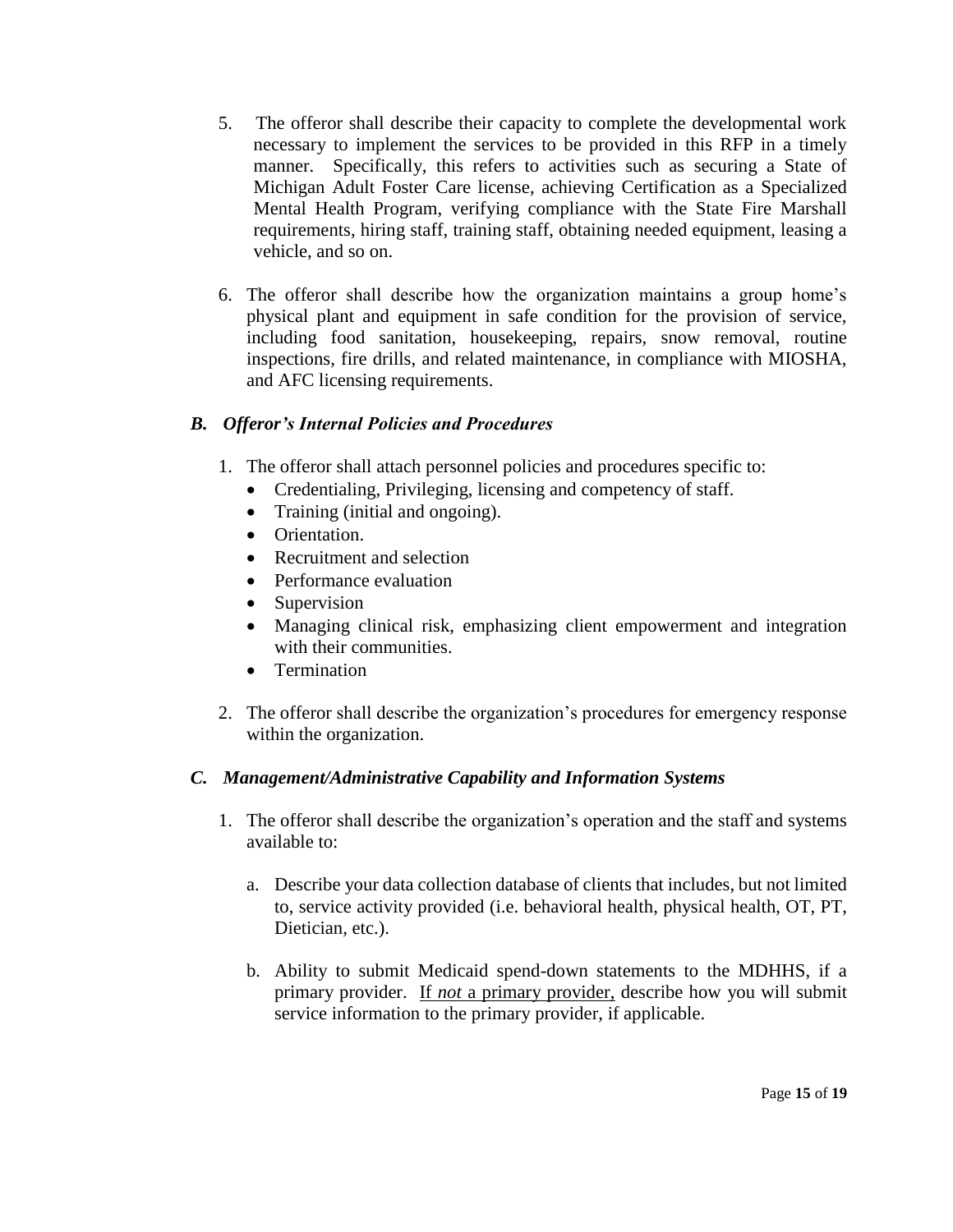## *D. Utilization Management*

The offeror shall include a copy of the Organization's Utilization Management Plan.

 Offeror shall describe their process to secure initial placement authorizations and continuing stay review authorizations. (GHS will only reimburse for authorized residents and days)

# *E. Performance Improvement*

The offeror shall include a copy of the Organization's Performance Improvement Plan (Continuous Quality Improvement).

- 1. The offeror shall include a copy of its last 2-years of Customer Satisfaction Surveys. The offeror shall explain its procedures for distribution of the survey, follow-up of the results and how the results are implemented in order to improve customer satisfaction.
- 2. The offeror shall include copies of any PIHP/CMHSP Quality of Care reviews from the past year, as related to any of its other group home operations. If this would require inclusion of more than 5 reviews, the offeror may summarize these results in table format, and attach only one review as an example.

# *F. Legal Structure and Financial Viability*

- 1. The offeror shall submit documentation and proof of entity (e.g. IRS 501(c)3 determination); copy of Articles of Incorporation or document under which the organization is constituted/organized from its inception;
- 2. The offeror shall include the names, addresses, and title or representation of all owners or controlling parties of the organization, whether they are individuals, partnerships, corporate bodies, or subdivisions of the bodies.
- 3. The offeror shall attach audited financial statements for the previous two (2) years of operation.
- 4. The offeror shall attach a Certificate of Workers' Disability Compensation insurance coverage.
- 5. The offeror shall attach a certificate of professional liability (errors and omissions) in a sum of not less than \$500,000 per claim and \$500,000 annual aggregate.
- 6. The offeror shall attach a certificate of general liability insurance with Broad Form General Liability Endorsement or equivalent, if not in policy proper,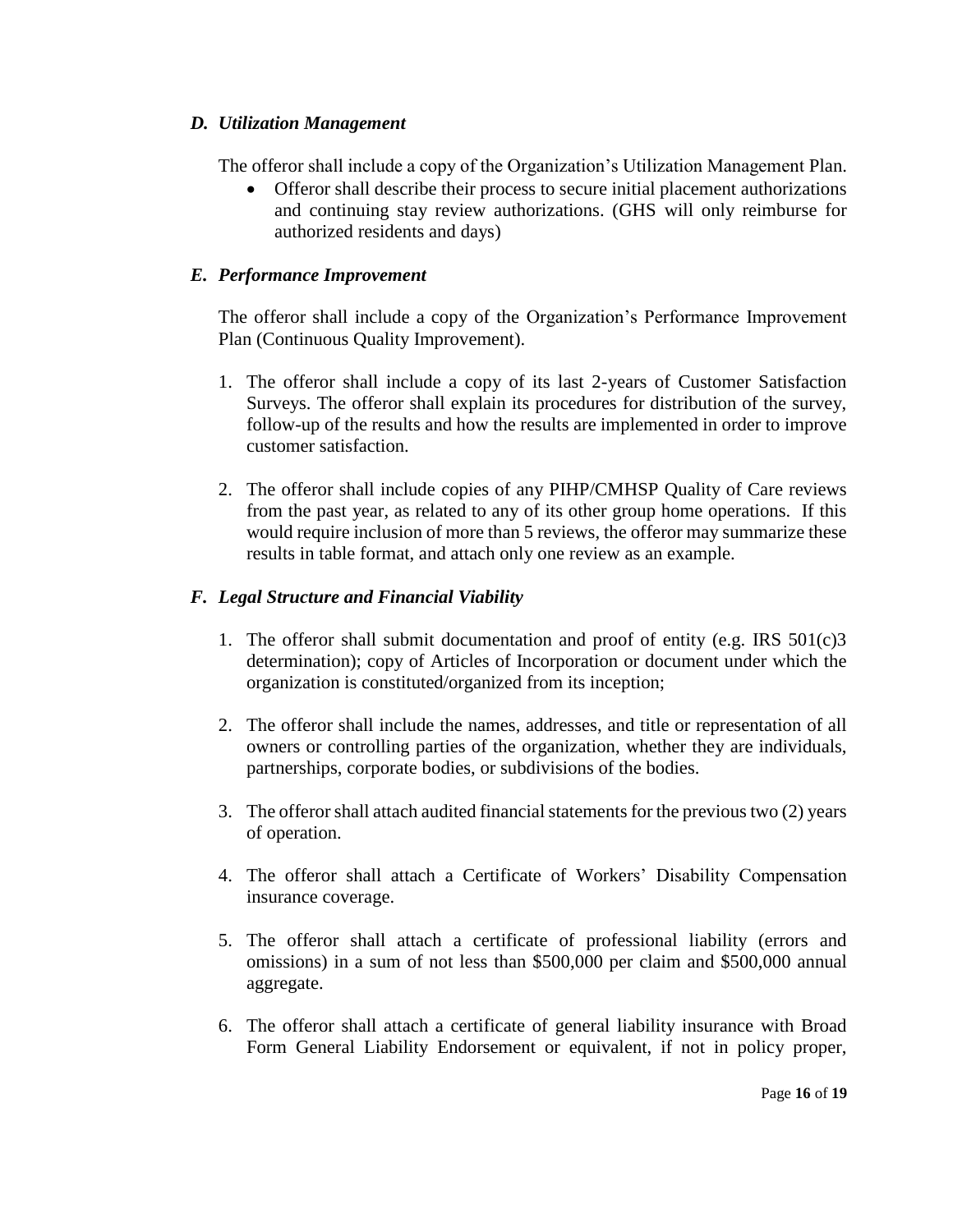Provider and Contractual liability coverage with limits of not less than \$500,000 per occurrence and \$500,000 annual aggregate.

7. The offeror shall attach a certificate of vehicle liability insurance coverage, and Michigan No-Fault coverages, including all owned, non-owned, and hired vehicles, with limits of not less than \$500,000 per occurrence and \$500,000 annual aggregate (if transporting clients).

# *G. Rate Submission for Service code(s) to be provided*

Rates are based upon GHS's standard rate schedule per the individual consumer's Level of Care (LOC).

This contract will be Post Paid based on actual days of services, and payment provided as such, i.e., per diem. Standard per diem rates based upon current LOC will be paid per individual placement for the consumers residing in the previous "Parkside Home".

- 1. The offeror must submit the following information under separate cover at the time of bid submission:
	- a. A current management staff list, along with their associated job title*,* credentials, e-mail address and phone number of each management staff person.
	- b. A list of organizations, contact names and phone numbers of the organizations for which the offeror has provided services.
	- c. Names of ten clients and/or guardians, if relevant, which have consented to being a reference for the offeror.
	- d. Three examples of person centered services.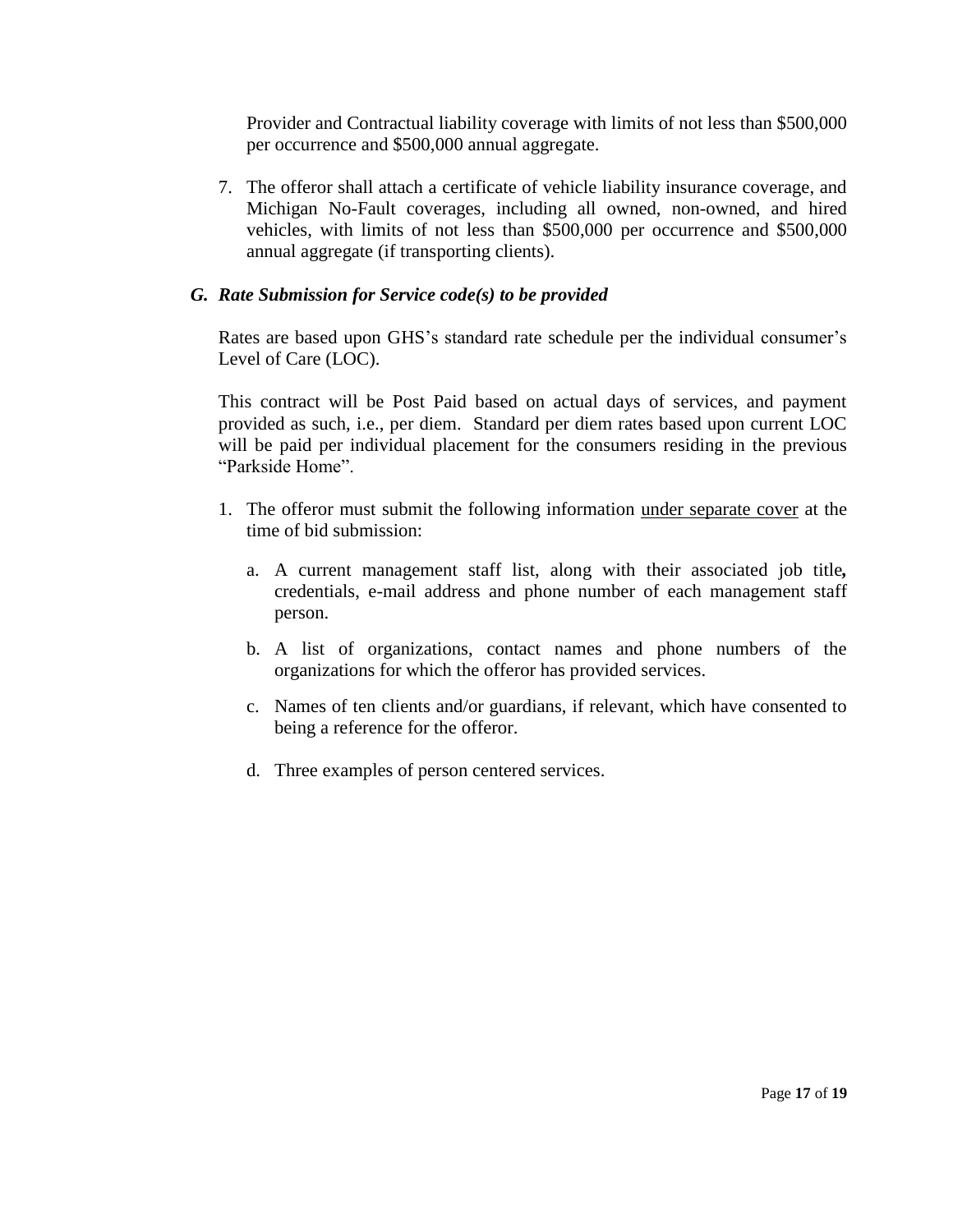## **GENESEE HEALTH SYSTEM**

## **REQUEST FOR PROPOSAL FOR PERSONAL CARE & COMMUNITY LIVING SUPPORTS IN A LICENSED SPECIALIZED SETTING - MI**

## **III. OFFEROR COVER SHEET**

#### **Offeror Information**

Name of Organization:

Address:

#### Authorized Representative:

Title:

E-mail:

Telephone Number:

Fax Number:

Person(s) to Contact:

*1. For Board representative to ask questions regarding the contents of the packet:*

*Name:*

*Title:* 

*E-Mail Address:*

*Telephone Number:* 

Program Services Included in the Proposal:

## **PERSONAL CARE & COMMUNITY LIVING SUPPORTS IN A LICENSED SPECIALIZED SETTING - MI**